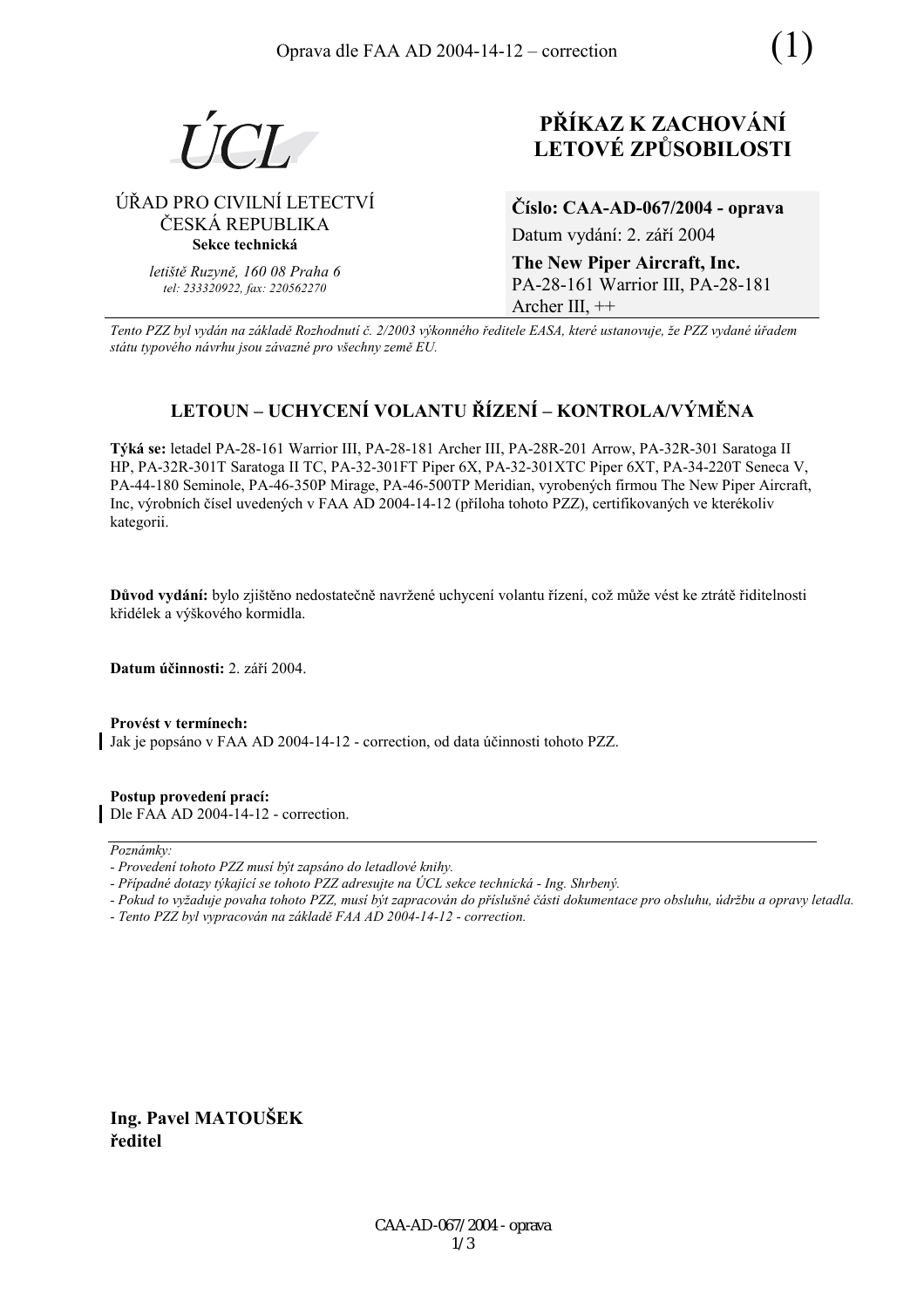2004-14-12 - correction The New Piper Aircraft, Inc.: Amendment 39-13721; Docket No. FAA-2004-18032; Directorate Identifier 2004-CE-15-AD.

## **When Does This AD Become Effective?**

(a) This AD becomes effective on August 10, 2004.

# **Are Any Other ADs Affected by This Action?**

(b) None.

#### *What Airplanes Are Affected by This AD?*

(c) This AD affects the following airplane models and serial numbers that are certificated in any category:

| Models                            | Serial Nos.                           |
|-----------------------------------|---------------------------------------|
| $(1)$ Group A:                    |                                       |
| $(i)$ PA-28-161 Warrior III.      | 2842026 through 2842180.              |
| $(ii) PA-28-181$ Archer III.      | 2843112 through 2843565.              |
| (iii) PA-28R-201 Arrow.           | 2844014 through 2844099.              |
| $(iv)$ PA-32R-301 Saratoga II HP. | 3246098 through 3246214.              |
| $(v)$ PA-32R-301T Saratoga II TC. | 3257028 through 3257327.              |
| $(vi)$ PA-34-220T Seneca V.       | 3449042 through 3449292.              |
| $(vii)$ PA-44-180 Seminole.       | 4496020 through 4496173, and 4496175. |
| (viii) PA-46-350P Mirage.         | 4636132 through 4636344, and          |
| (ix) PA-46-500TP Meridian.        | 4697001 through 4697162.              |
| $(2)$ Group B:                    |                                       |
| (i) PA-28-161 Warrior III.        | 2842181 through 2842203.              |
| $(iii)$ PA-28-181 Archer III.     | 2843566 through 2843588.              |
| $(iii)$ PA-28R-201 Arrow.         | 2844100 through 2844104.              |
| $(iv)$ PA-32R-301 Saratoga II HP. | 3246215 through 3246219.              |
| $(v)$ PA-32R-301T Saratoga II TC. | 3257328 through 3257340.              |
| (vi) PA-32-301FT Piper $6X$ .     | 3232001 through 3232013.              |
| $(vii)$ PA-32-301XTC Piper 6XT    | 3255001 through 3255014.              |
| (viii) PA-34-220T Seneca V.       | 3449293 through 3449301.              |
| $(ix)$ PA-44-180 Seminole         | 4496174 and 4496176 through 4496180.  |
| $(x)$ PA-46-350P Mirage.          | 4636345 through 4636348, and          |
| $(xi)$ PA-46-500TP Meridian.      | 4697163 through 4697174.              |

## **What Is the Unsafe Condition Presented in This AD?**

(d) This AD is the result of inadequate control wheel attaching hardware. We are issuing this AD to detect and correct inadequate control wheel attachment design, which could result in loss of control of the ailerons and elevator. This failure could lead to loss of airplane.

#### **What Must I Do to Address This Problem?**

(e) To address this problem, you must do the following:

| Actions                               | Compliance                                                               | Procedures                            |
|---------------------------------------|--------------------------------------------------------------------------|---------------------------------------|
| $(1)$ For airplanes listed in Group A | $\parallel$ Inspect within 25 hours Time-in-                             | <b>Follow Part I of The New Piper</b> |
| of paragraph $(c)(1)$ of this AD:     | $\parallel$ Service (TIS) after the effective date $\parallel$ Aircraft, |                                       |
| follow the instructions below, with   | $\left\  \right\ $ of this AD, August 10, 2004.                          | Inc., Service Bulletin No. 1139A,     |
| the exception of airplanes listed in  | Replace prior to further flight after                                    | $\vert$ dated April 9, 2004.          |